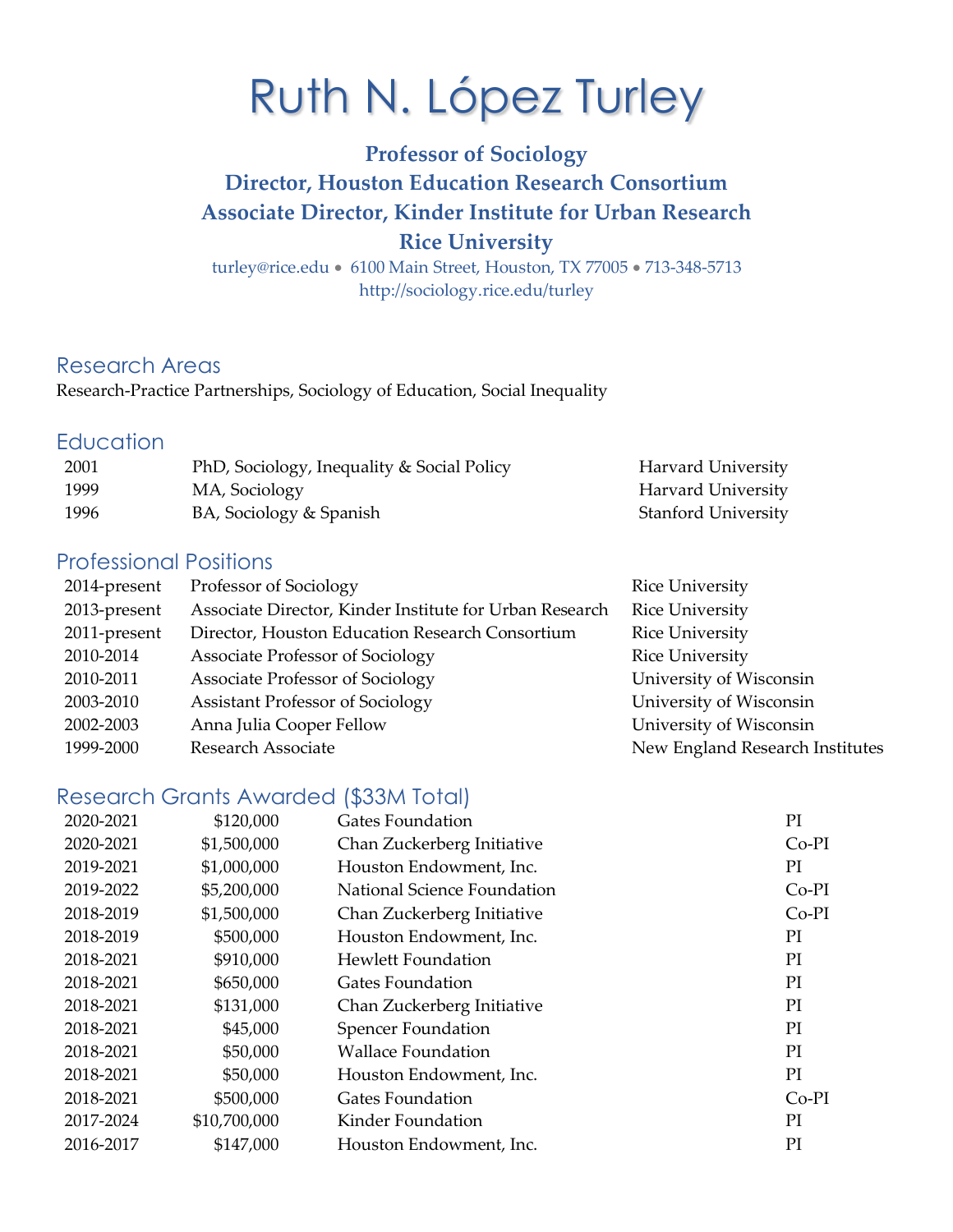| 2016-2019 | \$300,000   | <b>Spencer Foundation</b>                        | PI      |
|-----------|-------------|--------------------------------------------------|---------|
| 2015-2017 | \$200,000   | Laura & John Arnold Foundation                   | PI      |
| 2015-2018 | \$300,000   | William T. Grant Foundation                      | PI      |
| 2015-2018 | \$1,300,000 | Houston Endowment, Inc.                          | PI      |
| 2015-2016 | \$150,000   | <b>Wallace Foundation</b>                        | PI      |
| 2015-2016 | \$50,000    | Annie E. Casey Foundation                        | PI      |
| 2015-2017 | \$884,000   | Laura & John Arnold Foundation                   | PI      |
| 2013-2015 | \$1,800,000 | Laura & John Arnold Foundation                   | PI      |
| 2011-2013 | \$1,300,000 | Laura & John Arnold Foundation                   | PI      |
| 2010-2011 | \$256,000   | National Institute of Child Health & Human Dev   | $Co-PI$ |
| 2009-2013 | \$206,000   | National Institute of Child Health & Human Dev   | $Co-PI$ |
| 2008-2013 | \$3,300,000 | National Institute of Child Health & Human Dev   | $Co-PI$ |
| 2006-2007 | \$27,000    | University of Wisconsin                          | PI      |
| 2005-2006 | \$24,000    | Texas Higher Education Opportunity Project       | PI      |
| 2005-2006 | \$50,000    | National Academy of Education/Spencer Foundation | PI      |
| 2004-2005 | \$29,000    | University of Wisconsin                          | PI      |
| 2003-2004 | \$28,000    | <b>Russell Sage Foundation</b>                   | PI      |
|           |             |                                                  |         |

## HERC Research Briefs & Reports (63 Total)

| 2021 | Eviction Prevalence and Spatial Variation Within HISD                           |
|------|---------------------------------------------------------------------------------|
| 2021 | Student mobility to and from non-Texas public schools and non-district charters |
| 2021 | Literacy by 3                                                                   |
| 2021 | An alternative approach to measuring student immigrant generation               |
| 2021 | COVID-19 pandemic in the Houston region - Wages and employment                  |
| 2021 | Increases in long-term English learners in Texas                                |
| 2021 | COVID-19 pandemic in the Houston region - Family and well-being                 |
| 2021 | COVID-19 pandemic in the Houston region - Education and schooling               |
| 2021 | Student mobility in Texas and across the Houston region                         |
| 2021 | The Equity Project                                                              |
| 2021 | Wraparound Needs in HISD                                                        |
| 2020 | House Bill 5 and High School Endorsements                                       |
| 2020 | Long-term English Learners (LTELs), Brief 1                                     |
| 2020 | Pre-K Preferences: How and Why HISD Parents Choose Pre-K Programs               |
| 2020 | Will tuition-free college increase college graduation rates?                    |
| 2020 | School-to-Work Linkages in Texas                                                |
| 2020 | Cycle 1 of HISD's college success initiative                                    |
| 2020 | Transitioning to college and work (Part 3)                                      |
| 2020 | Transitioning to college and work (Part 2)                                      |
| 2020 | Summer melt and Free Application for Federal Student Aid verification           |
| 2020 | The incomparability of campus-specific Benchmark Running Records                |
| 2020 | Inequalities in postsecondary attainment by English Learner status              |
| 2020 | Examining complexity in student homelessness                                    |
| 2020 | Strategies for increasing access to HISD pre-k programs (Part 2)                |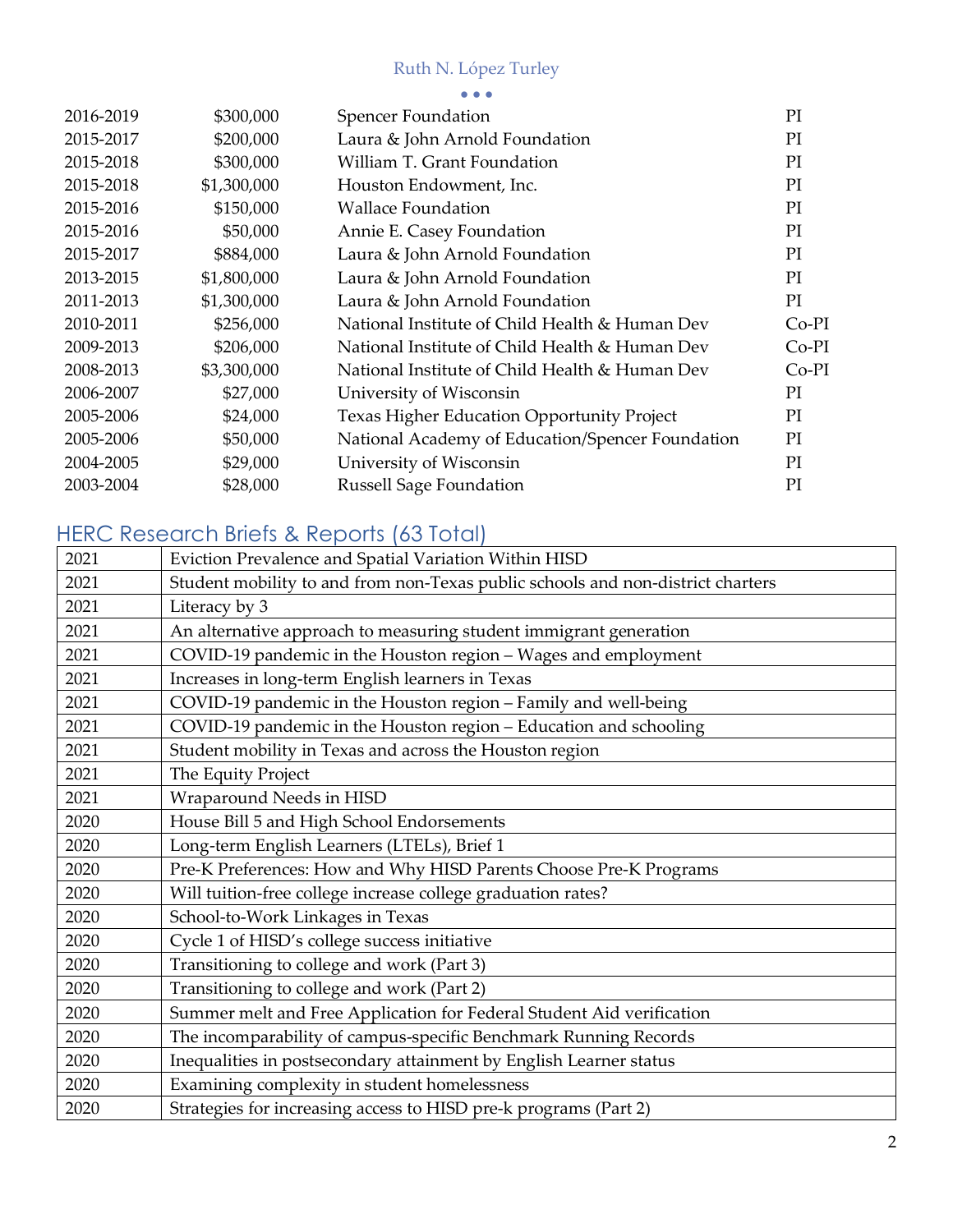|          | $\bullet\bullet\bullet$                                                                       |
|----------|-----------------------------------------------------------------------------------------------|
| 2019     | Who applies to EMERGE?                                                                        |
| 2019     | Finishing what my parents started: College aspirations among EMERGE students                  |
| 2019     | Availability of and equity in access to HISD pre-k programs (Part 1)                          |
| 2019     | The role of college prep course offerings and course-taking in long-term educational outcomes |
| 2019     | The effects of HISD summer school                                                             |
| 2019     | Harris County's advising needs                                                                |
| 2019     | HISD's decentralization reform (Part 4: Funding)                                              |
| 2019     | HISD's decentralization reform (Part 3: Student achievement)                                  |
| 2019     | Investigating causal effects of arts education experiences                                    |
| 2018     | Tracking eighth-graders' postsecondary outcomes in Harris County                              |
| 2018     | Predictors of school discipline                                                               |
| 2018     | HISD's decentralization reform (Part 2: Principal survey)                                     |
| 2018     | Transitioning to college and work (Part 1: Where are high school seniors from 2006-2008 now?) |
| 2018     | HISD's decentralization reform (Part 1: Policy analysis)                                      |
| 2017     | Eligiendo escuelas: English learners and access to school choice                              |
| 2017     | Equality of pre-kindergarten educational opportunities (Part 2)                               |
| 2017     | Equality of pre-kindergarten educational opportunities (Part 1)                               |
| 2017     | The benefits of HISD pre-kindergarten                                                         |
| 2017     | Social capital, race, and magnet school attendance                                            |
| 2016     | The effect of rigorous teacher evaluations on workforce quality (Part 2)                      |
| 2016     | College advising program                                                                      |
| 2016     | The significance of teachers' mathematical knowledge for teaching                             |
| 2016     | EVAAS value-added scores for teachers with high need students                                 |
| 2016     | Evaluating the impact of school closures in HISD (Part 1)                                     |
| 2016     | An evaluation of matrices used to select magnet school students                               |
| 2016     | Variation across schools in disability classifications process, 2006-07 to 2011-12            |
| 2016     | Does a self-affirmation intervention reduce stereotype threat?                                |
| 2016     | The effect of rigorous teacher evaluations on workforce quality (Part 1)                      |
| $2015\,$ | Evaluating high school dropout indicators and assessing their strength                        |
| 2015     | An evaluation of the Secondary Reading Initiative: Year 2 student effects                     |
| 2015     | How do high status parents choose schools?                                                    |
| 2015     | Reading achievement among English language learners                                           |
| 2015     | Improving math scores for African American and Hispanic females                               |
| 2014     | Racial disproportionality in special education                                                |
| 2014     | An evaluation of HISD's Secondary Reading Initiative: First year student effects              |
| 2014     | Does magnet choice improve student achievement?                                               |
| 2013     | HISD's ASPIRE Program: Estimated effects of receiving financial awards, 2010-11               |
| 2013     | HISD's ASPIRE Program: Estimated effects of receiving financial awards, 2009-10               |

## Publications (student names italicized)

 Potter, Daniel, Erin Baumgartner, and Ruth N. López Turley. 2021. "Reducing educational inequality through research-practice partnerships." *Kappan*, 102(7).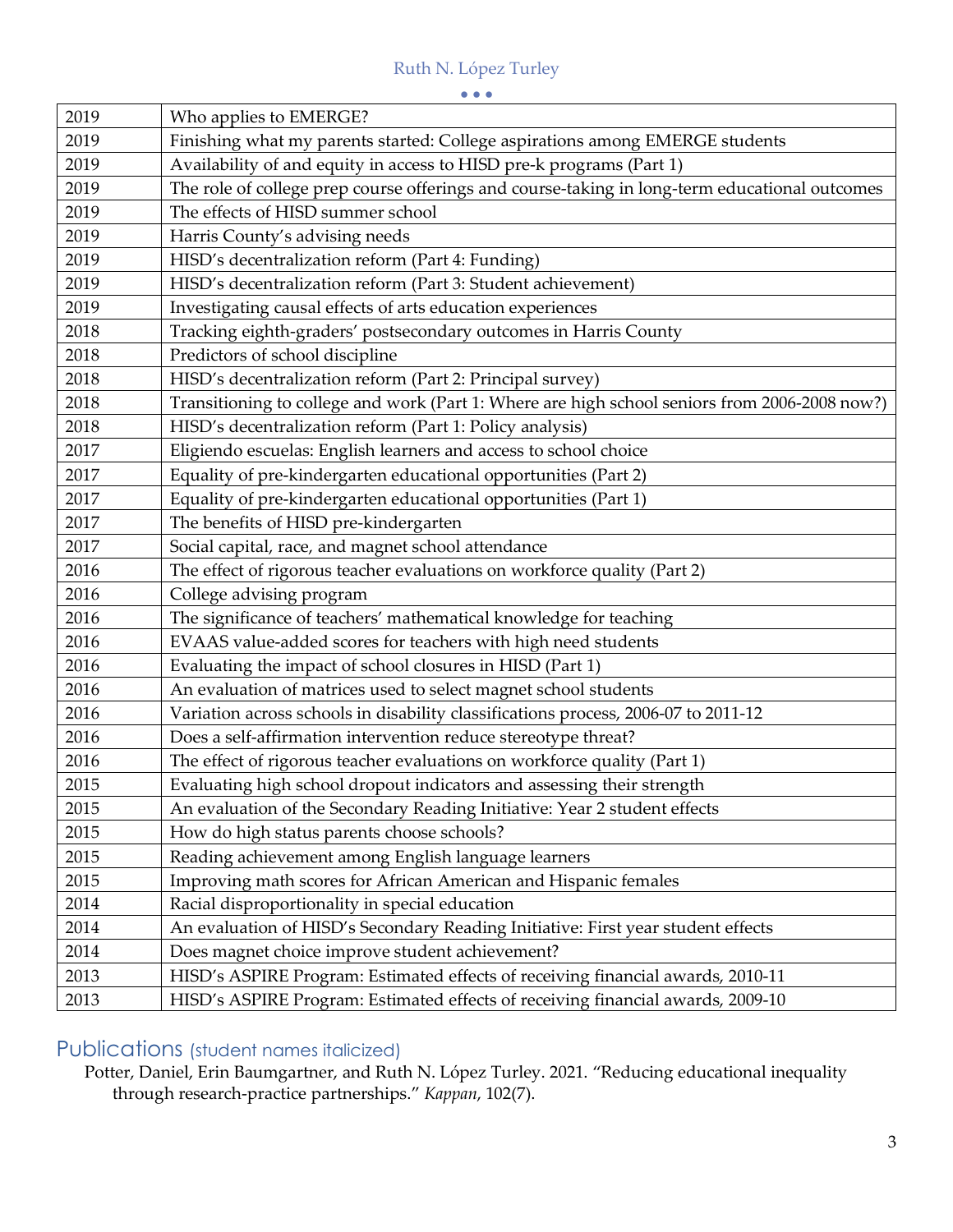#### • • •

- Turley, Ruth N. López and Brian Holzman. 2021. "Three Lessons from a Research-Practice Partnership in Education." Pp. 115-123 in *The Intersector*, edited by Neil Britto and Daniel Gitterman. Brookings Institution Press.
- Texas State Board of Education, Long-Range Plan Steering Committee. 2018. *Long-Range Plan for Public*  Education. https://tea.texas.gov/SBOE/long-range\_plan/
- *Education*. <u>https://tea.texas.gov/SBOE/long-range\_plan/</u><br>Arce-Trigatti, Paula, Irina Chukhray, and Ruth N. López Turley. 2018. "Research-Practice Partnerships in Education." Pp. 561-579 in *Handbook of the Sociology of Education in the 21st Century*, edited by Barbara Schneider. Handbooks of Sociology and Social Research. Springer.
- Shifrer, Dara, Ruth N. López Turley, and Holly Heard. 2017. "Do Teacher Financial Awards Improve Teacher Retention and Student Achievement in an Urban Disadvantaged School District?" *American Educational Research Journal*, 54: 1117-1153.
- Turley, Ruth N. López, Adam Gamoran, *Alyn Turner McCarty*, and *Rachel Fish*. 2017. "Reducing Children's Behavior Problems through Social Capital: A Causal Assessment." *Social Science Research,* 61: 206-217.
- Turley, Ruth N. López. 2016. "Connecting Research and Policy to Reduce Inequality." *The Russell Sage Foundation Journal of the Social Sciences*, 2(5): 272-285.
- *Alvear, Sandra* and Ruth N. López Turley. 2016. "Immigration Policies, Youth and their Families." Pp. 123-  144 in *Educational Policy and the Socialization of Youth for the 21st Century: Problems, Potential, and Progress*, edited by Sharon L. Nichols. Charlotte, NC: Information Age Publishing.
- Turley, Ruth N. López and Carla Stevens. 2015. "Lessons from a School District-University Research Partnership: The Houston Education Research Consortium (HERC)." *Educational Evaluation and Policy Analysis*, 37(1S):6S-15S.
- Dworkin, A. Gary and Ruth N. López Turley. 2014. "United States of America." Pp. 559-607 in *The Palgrave Handbook of Race and Ethnic Inequalities in Education,* edited by P.A.J. Stevens and A.G. Dworkin. New York: Palgrave Macmillan.
- *Fiel, Jeremy*, *Anna Haskins*, and Ruth N. López Turley. 2013. "Reducing School Mobility: A Randomized Trial of a Relationship-Building Intervention." *American Educational Research Journal,* 50(6):1188-1218.
- National Research Council. 2012. *Monitoring Progress toward Successful K-12 STEM Education: A Nation Advancing?* Washington, DC: The National Academies Press.
- *Alvarado, Steven Elías* and Ruth N. López Turley. 2012. "College Bound Friends and College Application Choices: Heterogeneous Effects for Latino and White Students." *Social Science Research*, 41(6):1451- 1468.
- Gamoran, Adam, Ruth N. López Turley, *Alyn Turner*, and *Rachel Fish*. 2012. "Differences between Hispanic and Non-Hispanic Families in Social Capital and Child Development: First-Year Findings from an Experimental Study." *Research in Social Stratification and Mobility*, 30(1):97-112.
- Gamoran, Adam, Ruth N. López Turley, and *Jeremy Fiel*. 2012."Evidence-Based School Interventions to  Reduce Achievement Inequality." *The Oxford Handbook of Poverty and Child Development,* edited by R. King and V. Maholmes. Oxford: Oxford University Press.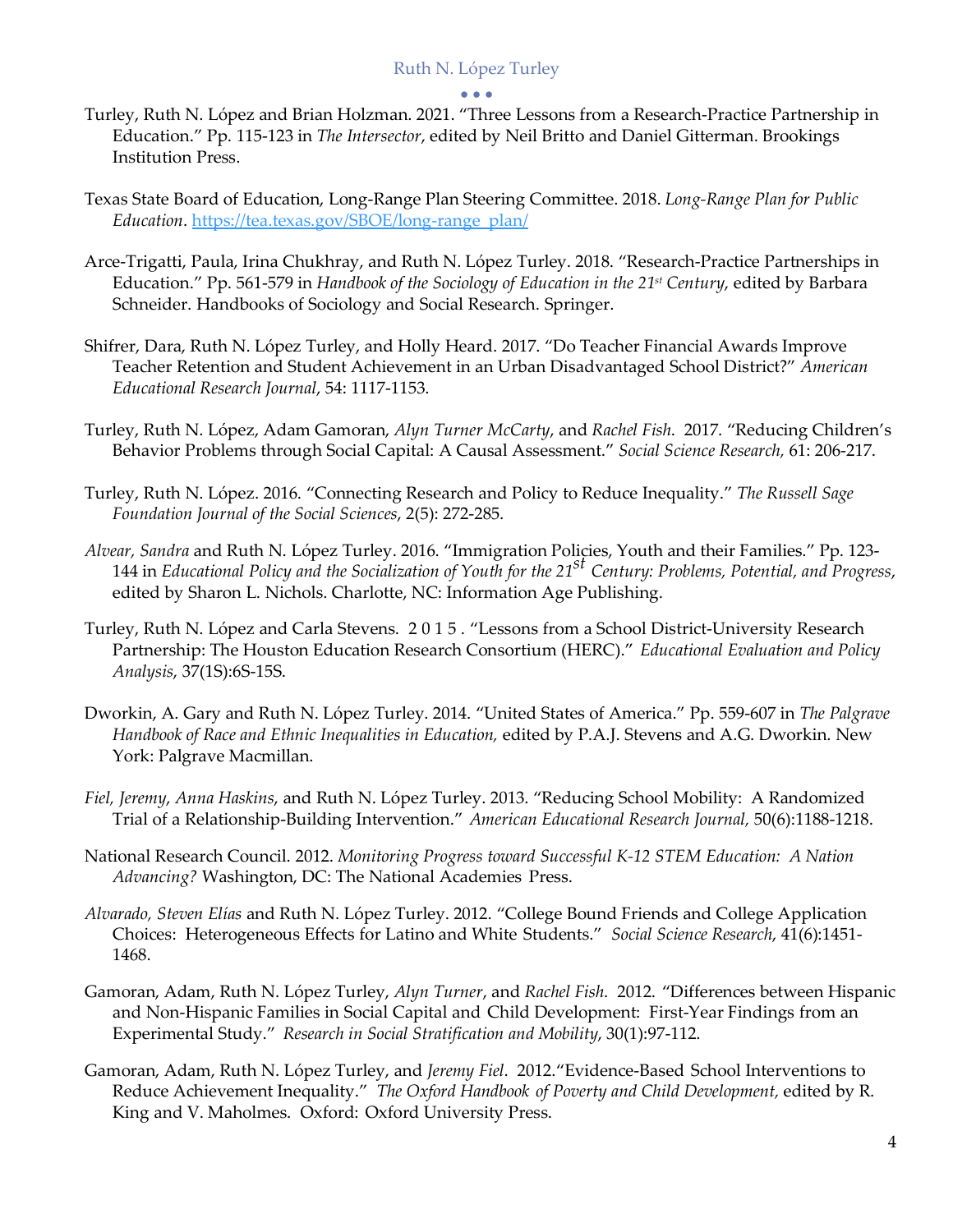#### • • •

- Turley, Ruth N. López and *Matthew Desmond*. 2011. "Contributions to College Costs by Married, Divorced, and Remarried Parents." *Journal of Family Issues,* 32(6):767-790. **[cited in the New York Times, Time, The Wall Street Journal, Inside Higher Ed, Washington Post, Forbes Magazine, Huffington Post, and nine other media outlets]**
- Crosnoe, Robert and Ruth N. López Turley. 2011. "K-12 Educational Outcomes of Immigrant Youth." *The Future of Children*, 21(1):129-152.
- Turley, Ruth N. López, *Matthew Desmond*, and *Sarah Bruch*. 2010. "Unanticipated Educational Consequences of a Positive Parent-Child Relationship." *Journal of Marriage and Family*, 72:1377-1390.
- Turley, Ruth N. López and *Geoffrey Wodtke*. 2010. "College Residence and Academic Performance: Who Benefits from Living on Campus?" *Urban Education*, 45(4): 506-532. [**in March 2011, ranked as the 2nd most read article in the journal**]
- Turley, Ruth N. López. 2009. "College Proximity: Mapping Access to Opportunity." *Sociology of Education*, 82(2):126-146.
- *Desmond, Matthew* and Ruth N. López Turley. 2009. "The Role of Familism in Explaining the Hispanic-White College Application Gap." *Social Problems*, 56(2):311-334.
- Deil-Amen, Regina and Ruth N. López Turley. 2007. "A Review of the Transition to College Literature in  Sociology." *Teachers College Record,* 109(10):2324-2366.
- Turley, Ruth N. López, *Martín Santos*, and *Cecilia Ceja*. 2007. "Social Origin and College Opportunity Expectations across Cohorts." *Social Science Research*, 36(3):1200-1218.
- Turley, Ruth N. López. 2006. "When Parents Want Children to Stay Home for College." *Research in Higher Education*, 47(7):823-846.
- Turley, Ruth N. López. 2003. "When Do Neighborhoods Matter? The Role of Race and Neighborhood  Peers." *Social Science Research*, 32(1):61-79.
- Turley, Ruth N. López. 2003. "Are Children of Young Mothers Disadvantaged Because of Their Mother's Age or Family Background?" *Child Development*, 74(2):465- 474.
- Turley, Ruth N. López. 2002. "Is Relative Deprivation Beneficial? The Effects of Richer and Poorer Neighbors on Children's Outcomes." *Journal of Community Psychology*, 30(6):671-686.

## Awards & Recognition (Teaching, Mentoring, and Other)

 Education Week, Rick Hess' 2020 list of US-based scholars "who did the most last year to shape educational practice and policy."

Distinguished Educator Award, STEM Bridges Houston, 2019.

 Education Week, Rick Hess' 2019 list of US-based scholars "who did the most last year to shape educational practice and policy."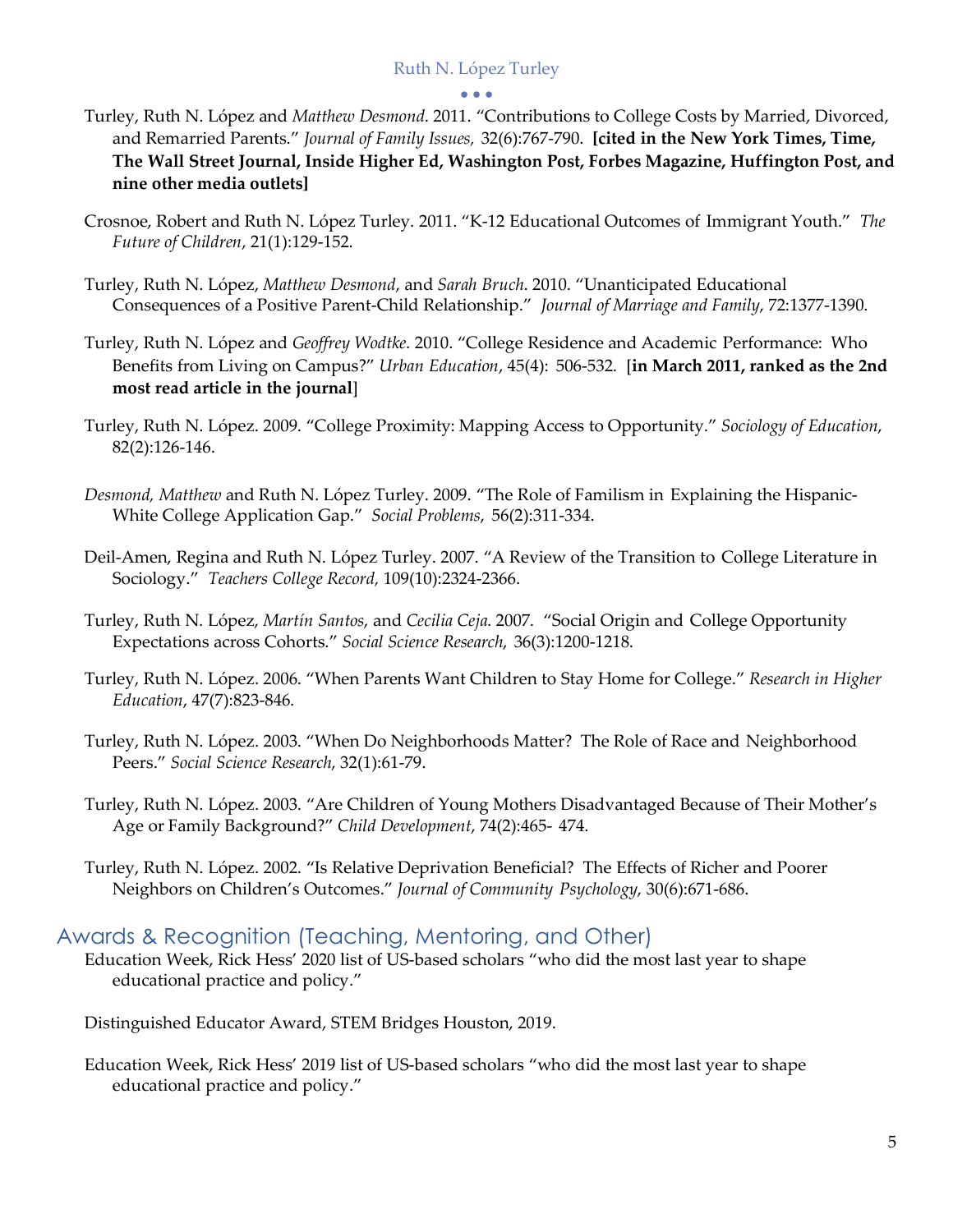#### • • •

- George R. Brown Award for Superior Teaching, Rice University, one of nine awardees across the university, based on alumni votes, 2016.
- Honored Instructors Award, University Housing, University of Wisconsin, in recognition of invaluable contribution to student learning, 2009 & 2010.
- Dr. Brenda Pfaehler Award of Excellence, University of Wisconsin, selected by TRIO students (low-income, first generation college students) for having a positive impact on their lives, 2008.
- Phi Kappa Phi National Honor Society, Faculty Honorary Member, selected by student members of the Board, 2008.
- Award for Excellence in Teaching, Department of Sociology, University of Wisconsin, 2006, selected by students and faculty, based on teaching evaluations.
- Teaching Academy Fellow, University of Wisconsin, selected in 2005, recognizing excellence in teaching.
- Exceptional Professor Award, University of Wisconsin, Madison, WI, 2004, based on a survey of 700 freshmen choosing professors who "passionately engage their students in the course material and genuinely work for their students' success."

## Additional Training

 US Department of Education, IES Research Training Institute: Cluster Randomized Trials, Vanderbilt University, Nashville, TN, June 17-29, 2007 (30 fellows selected from 170 applicants).

#### International Service

 Research Grant Council of Hong Kong (RGC), Proposal Reviewer, Humanities, Social Sciences & Business Studies Panel, 2012.

Israel Science Foundation, Proposal Reviewer, Higher Education, 2010 & 2015.

#### National Service

 Selection Committee, National Academy of Education, NAEd/Spencer Dissertation Fellowship Program, 2021-2023.

2021-2023. Chair (elected), American Sociological Association, Sociology of Education Section, 2020-2021.

Chair-Elect (elected), American Sociological Association, Sociology of Education Section, 2019-2020.

 Scientific Review Panel, Researcher-Practitioner Partnerships in Education, Institute of Education Sciences (IES), US Department of Education, 2018-2019.

Public Engagement Advisory Committee, American Sociological Association, 2017-2019.

NNERPP Steering Committee (ex-officio), 2016-present.

Founder, National Network of Education Research-Practice Partnerships (NNERPP), 2016.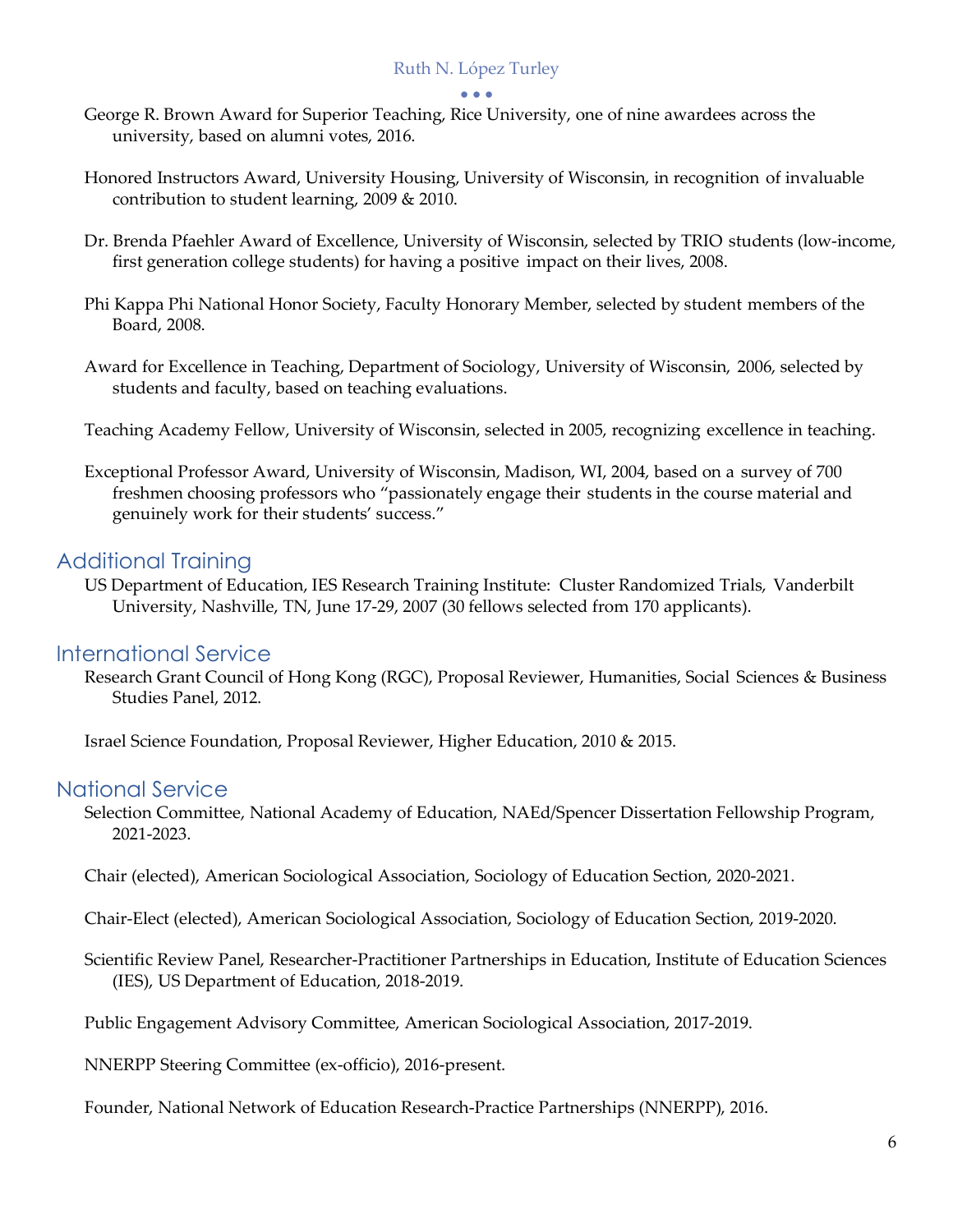Advisory Board, The Thurgood Marshall Alliance, "Strengthening Schools and Community through Diversity," Johns Hopkins University, 2015-2017.

Committee on Committees (elected), American Sociological Association, 2016-2017.

- Secretary Treasurer (elected), Sociology of Education Section, American Sociological Association, 2014- 2017.
- 2017. Board of Directors, Society for Research on Educational Effectiveness (SREE), which works to advance and disseminate research on causal effects of education practices, interventions, programs, and policies, 2013-2016.
- Chair, Minority Fellowship Selection Committee, American Educational Research Association (AERA), 2014-2016, Chair-designate 2013-2014 (Presidential Appointment).
- Early Career Award Selection Committee, American Educational Research Association (AERA), Division G (Social Context of Education), 2013-2014.
- Editorial Board (appointed), *Educational Evaluation and Policy Analysis*, 2012-2015.
- Committee on the Evaluation Framework for Successful K-12 STEM Education (appointed), National Research Council of the National Academies, Division of Behavioral and Social Sciences and Education, 2012-2013.

2012-2013. Reviewer, Division of Behavioral and Social Sciences and Education, National Research Council, 2010.

Editorial Board (appointed), *Sociology of Education*, 2010-2012.

 Coleman Award Selection Committee, American Sociological Association, Sociology of Education Section, 2009-2010.

Proposal Evaluator, Sociology, National Science Foundation, 2008 & 2011.

- Council Member (elected), Sociology of Education Section, American Sociological Association, 2007-2010.
- Cox-Johnson-Frazier Award Selection Committee (formerly DuBois-Johnson-Frazier), American Sociological Association, 2005-2007.

Field Reviewer, Sociology, Social Science Research Council, 2003-2004.

 Manuscript Referee, *American Sociological Review*, *Child Development*, *Educational Evaluation and Policy Analysis, Journal of Family Issues*, *Housing Studies, Population Studies*, *Social Forces*, *Social Problems*, *Social Psychology of Education, Social Science and Medicine*, *Social Science Research*, *Sociological Methods and Research, Sociology of Education*.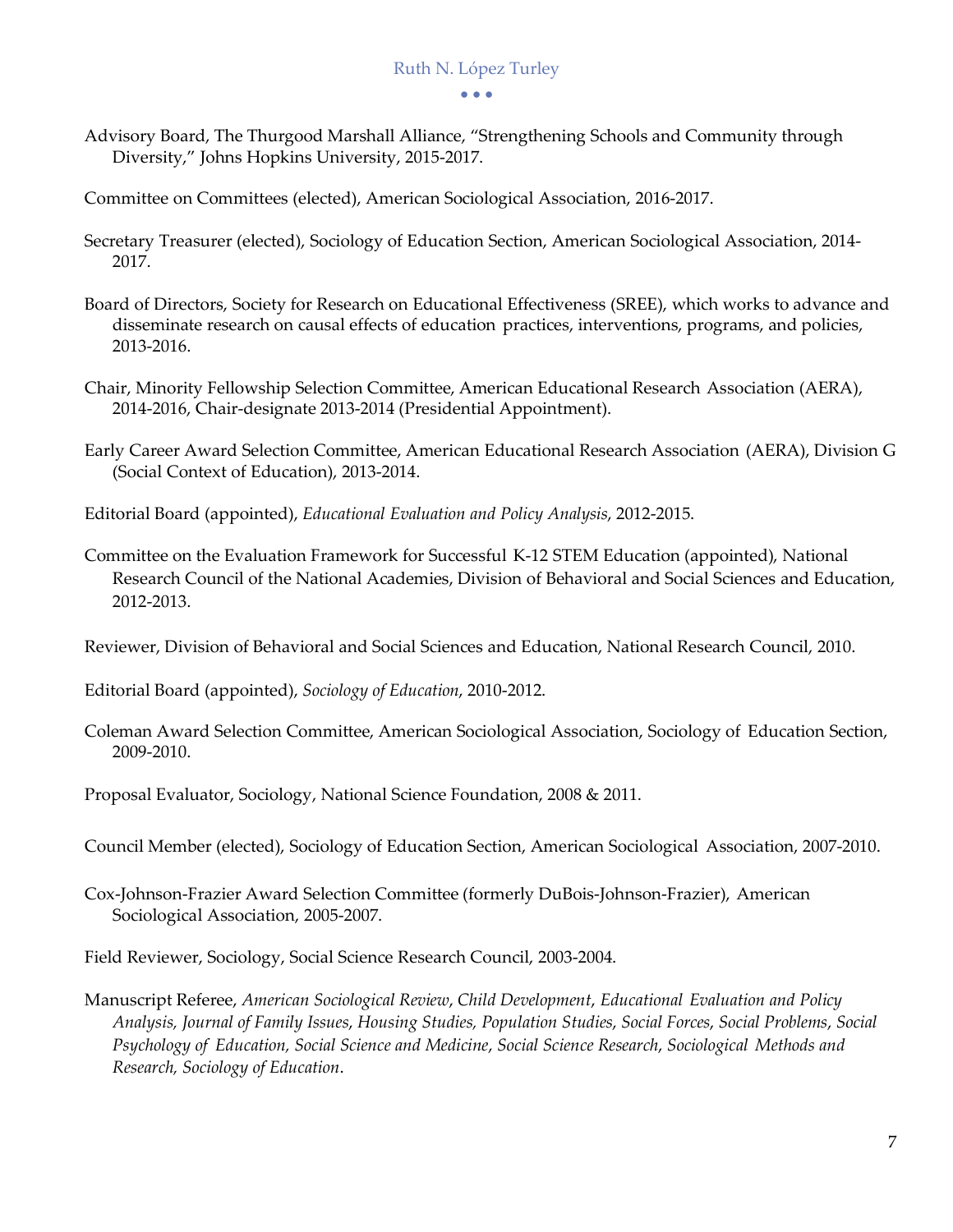• • •

## State Service

 Compensatory Education Allotment Advisory Committee, appointed by TEA Commissioner, tasked with advising the commissioner on criteria for allotting an additional \$1.1B for students in need, 2019-2020.

Scientific Testimony, Texas Commission on Public School Finance, May 3, 2018.

 Texas State Board of Education, Long-Range Plan for Public Education Steering Committee, one of 10 selected from 600 applicants, 2017-2018.

## Local Service

Mayor's Child Friendly City Initiative Taskforce, City of Houston, 2021-present.

- Dialogue with Texas Education Agency Commissioner Mike Morath, Kinder Institute Urban Salon, March 22, 2018.
- Harvey Relief Fund Advisory Board, Mayor's Appointee, Greater Houston Community Foundation, 2017 (disseminated over \$100M in donated Harvey relief funds).

Cradle to Career (C2C) Organizing Board and Data Council (now Good Reason Houston), 2017-2018.

Mayor Sylvester Turner's Education Advisory Board, 2017-2018.

Mayor Sylvester Turner's Hispanic Advisory Board, Education Subcommittee, 2016-2017.

Fifth Ward Education Task Force, A Fifth Ward Coalition of Churches, June 2015-2017.

Advisory Board, Families Empowered, 2011-2012.

 Academic Advisory Board, Children at Risk Institute, a policy and research collaborative promoting solutions to the challenges faced by children, including oversight of the *Growing Up in Houston*  publication and the *Journal of Applied Research on Children*, 2011-2017.

 Center for Houston's Future, K-12 Data Group for Center's Indicator Program, "2011 Counting on Quality of Place: Human Capital/Education" benchmark report.

## University Service

 **Rice University | Houston, TX**  Presidential Search Committee, 2021.

Faculty Advisory Committee, School of Social Sciences, 2020-present.

Task Force on Slavery, Segregation and Racial Injustice, 2019-present.

Provost Search Committee, 2019-2020.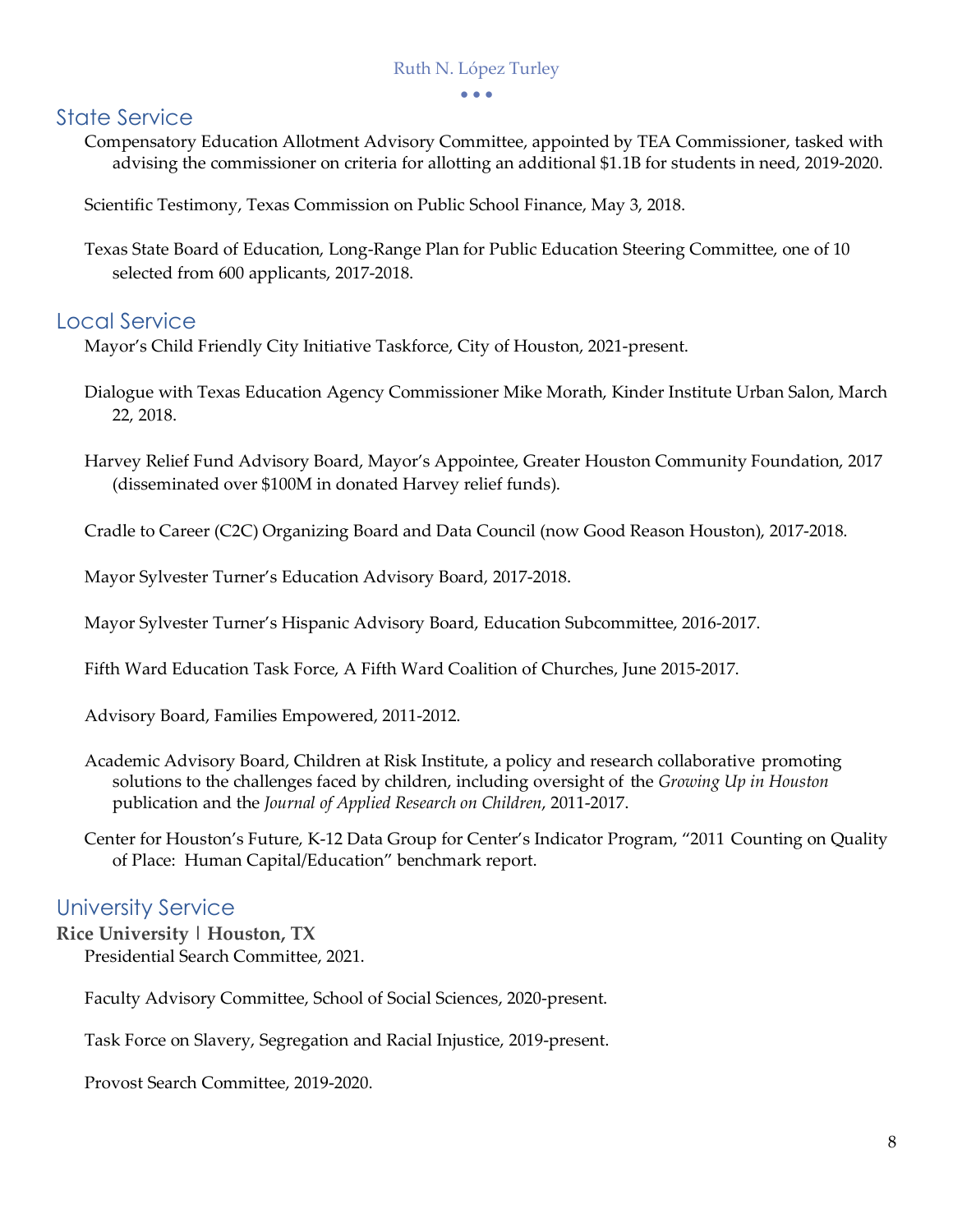#### • • •

- Keynote Speaker, Rice University Presidential Visit, Home of Patti & Jonathan Kraft, Boston, MA, April 6, 2018. 2018. Faculty Address to All Incoming Students, Orientation Week, 2016.
- 
- Personnel, Priorities and Planning Committee, School of Social Sciences, 2016-2019.
- Dean of Social Sciences Search Committee, 2015.
- Chief Information Officer Search Committee, 2014.
- Centennial Campaign Video, 2013.
- Underrepresented Minority Steering Committee, 2013-present.
- Committee on Examinations and Standing, Presidential Appointment, 2012-2013.
- Faculty Senate, Presidential Appointee, 2011-2014.
- Committee on the Status of the Faculty, Office of the Provost for Academic Affairs, 2011-present.
- Social Science Dean's Advisory Board, 2010-2013.
- Faculty Address to all Incoming Students, Orientation Week, 2010.

#### **University of Wisconsin | Madison, WI**  McNair Scholars Program Faculty Mentor, 2009-2011.

- Pathways Scholars Program Mentor, 2009.
- Chancellor's Scholarship Program Mentor, 2008-2012.
- Advisory Team, Wisconsin Center for the Advancement of Postsecondary Education (WISCAPE), 2008 Spring Symposium on First Generation College Students.
- Institute for Research on Poverty, Poverty Studies Cluster Hire Committee, 2007-2008.
- Institute for Research on Poverty, Executive and Proposal Planning Committee, 2004- 2005.
- Faculty Senate, University of Wisconsin, 2004-2006.

#### Department Service

Faculty Search Committee, Co-Chair, Department of Sociology, Rice University, 2020-2021.

Faculty Search Committee, Co-Chair, Department of Sociology, Rice University, 2013-2014.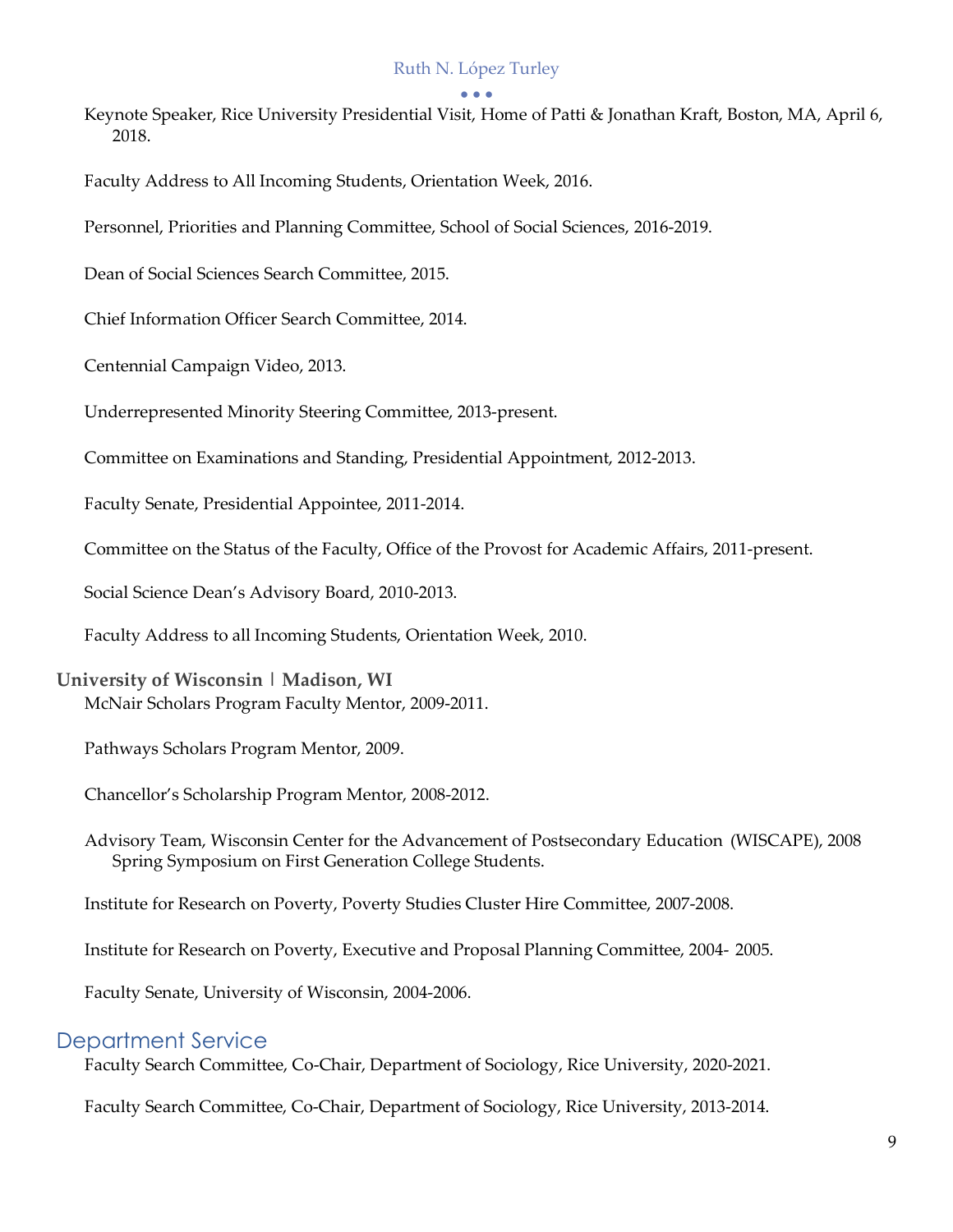• • •

Graduate Committee, Department of Sociology, Rice University, 2011-present.

Teaching and Service Committee, Department of Sociology, Rice University, 2011-present.

Postdoctoral Selection Committee, Department of Sociology, Rice University, 2010-2011.

Graduate Admissions Committee, Department of Sociology, Rice University, 2010-present.

 Minority Recruitment and Retention Committee, Department of Sociology, University of Wisconsin, 2005- 2010.

## Students Supervised

- Advisees: Sandra Alvear, Amanda Bancroft, Jill Bowdon, Irina Chukhray, Alicia Dean, Jaime Ditman, Horace Duffy, Dominique Dust, Jeremy Fiel, Rachel Fish, Jasmin Lee, Bethany Lewis, Courtney Luedke, Jie Min, William Oliver, David Rangel, William Rothwell, Esmeralda Sanchez, Vansa Shewakramani, Megan Shoji, Julia Szabo
- Postdoctoral Fellows: Erin Baumgartner, Daniel Bowen, Angela Carter, Brian Holzman, Dongmei Li, Jodi Moon, Dara Shifrer, Kori Stroub, Diego Torres, Ming Yin
- Dissertations: Sandra Alvear (Rice Sociology, Main Advisor), Amanda Bancroft (Rice Sociology, Main Advisor), James Benson (UW Sociology), Matthew Desmond (UW Sociology), Horace Duffy (Rice Sociology, Main Advisor), Caroline Faulkner (UW Sociology), Rachel Fish (UW Sociology), Nick Frazier (Rice Economics), Mehreen Gul (Rice Economics), Sean Kelly (UW Sociology), Bolun Li (Rice Economics), Carolina Milesi (UW Sociology), Jie Min (Rice Sociology, Main Advisor), Julie Minikel-Lacocque (UW Education), Carrie Obenland (Rice Chemistry), Andrea Salvati (Rice Economics), Martín Santos (UW Sociology), Luisa Schwartzman (UW Sociology)
- Master's Theses: Sandra Alvear, Brian An, Amanda Bancroft, Jill Bowdon, Cecilia Ceja, Irina Chukhray, Alicia Dean, Horace Duffy, Dominique Dust, Jeremy Fiel, Rachel Fish, Mami Fujii, Jeffrey Grigg, Victoria Healey-Etten, Junia Howell, Elizabeth Korver-Glenn, Bethany Lewis, Courtney Luedke, Jie Min, David Rangel, Michelle Robinson, Esmeralda Sanchez, Lauren Schudde, Vansa Shewakramani, Megan Shoji, Julia Szabo
- Undergraduate Theses: Adrianna Chrestopoulos, Kelsey Enriquez, Michael McDowell, Matthew Minami, Rebba Moore, Adara Robbins, Sergio Romero, Geoffrey Wodtke

## Invited Presentations

- Featured Speaker, "What Motivates Research Use?" William T. Grant Foundation Scholars Retreat, San Juan, Puerto Rico, June 27-29, 2019.
- Featured Speaker, "Starting a Research-Practice Partnership," University of Texas at Austin and Austin Independent School District, Austin, TX, June 13, 2019.
- Featured Speaker, "Advancing Equity through Research-Practice Partnerships," Annenberg Institute, Brown University, May 1-2, 2019.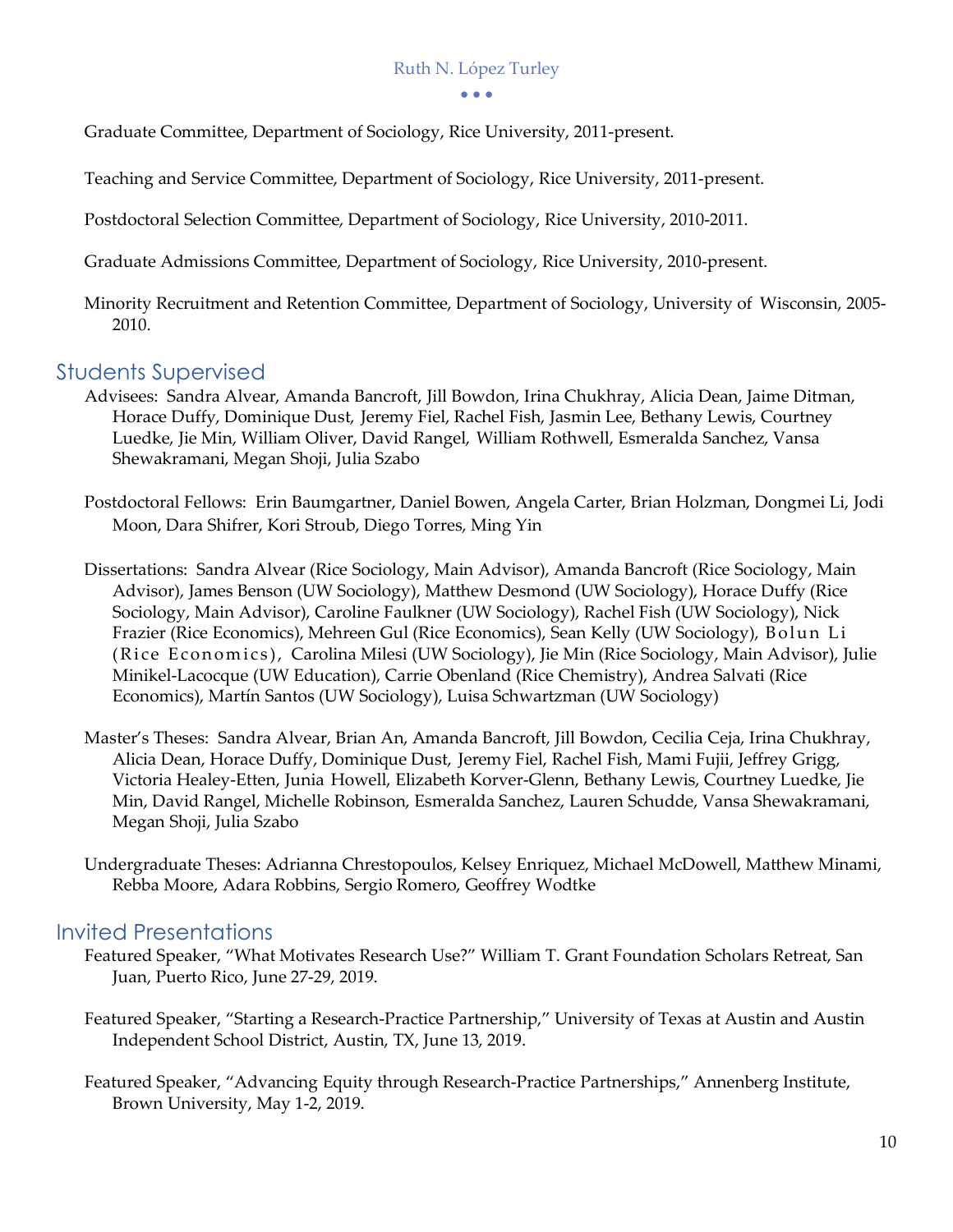• • •

- Keynote Speaker, "Preparando Ciudadanos Globales," Luker Foundation, Bogotá, Colombia, April 24-25, 2019.
- Panelist, Presidential Session, "What Can Researchers, Philanthropists, and Practitioner-Educators Do to Democratize Evidence in Education?" American Educational Research Association, Toronto, Canada, April 7, 2019.
- Panelist, Vice Presidential Session, "Developments in Education Policy Research," American Educational Research Association, Toronto, Canada, April 6, 2019.
- Plenary Speaker, William T. Grant Foundation Grantee Meeting, Washington, DC, November 29, 2018.
- Featured Speaker, Organization for Economic Cooperation and Development, Paris, France, November 9, 2018.
- Featured Speaker, Department of Education Reform, University of Arkansas, Fayetteville, AR, September 7, 2018.
- Featured Speaker, Spencer Foundation Grantee Meeting, Chicago, IL, July 18, 2018.
- Featured Speaker, Sharing Space Workshop, American University, Washington, DC, May 21, 2018.
- Featured Speaker, Carolina Seminar on Educational Inequality, University of North Carolina Chapel Hill, NC, March 8, 2018.
- "Providing Equitable College and Financial Aid Advising for All," College Board Forum, New York City, NY, October 26, 2017.
- "Challenges and Opportunities of Research-Practice Partnerships," William Penn Foundation (and 16 foundations), Philadelphia, PA, October 11, 2017.
- "Setting the Context: Where Have We Been?" National Network of Education Research-Practice Partnerships, Nashville, TN, July 26, 2017.
- "Evaluating Research-Practice Partnerships," Spencer Foundation, Chicago, IL, July 13, 2017.
- "Cooperating and Collaborating Across Sectors," AERA William L. Boyd National Education Politics Workshop, San Antonio, TX, April 27, 2017.
- "HERC Expansion," Kinder Foundation Board, Houston, TX, April 22, 2017.
- "Educational Inequality," Project 88 Foundation Gala, Houston, TX, April 21, 2017.
- "Connecting Research and Policy to Reduce Inequality," University of Southern California, Los Angeles, CA, March 30, 2017.
- "Challenges and Opportunities for Advancing Improvement Science in Federal and State Education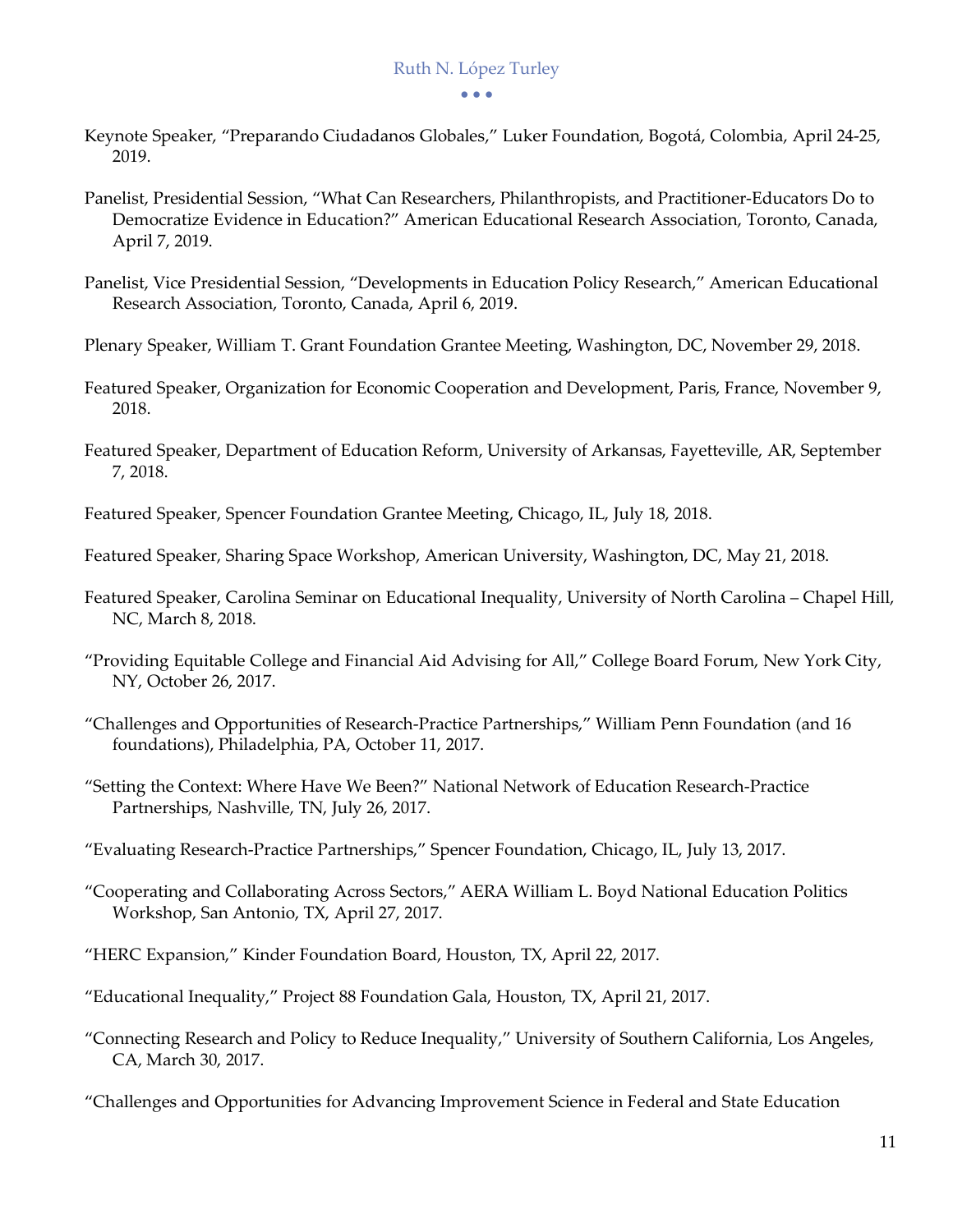#### • • •

Policy," Carnegie Foundation Summit, San Francisco, CA, March 29, 2017.

- "Making Evidence Matter in Decisions about Education Policy and Practice," Society for Research on Educational Effectiveness, Washington, DC, March 3, 2017.
- "Advancing the Use of Research Evidence," William T. Grant Foundation, Washington, DC, February 13, 2017.
- "The Coleman Report at Fifty: Its Legacy and Enduring Value," Johns Hopkins University, October 2016.

Indiana University, Race & Education Symposium, September 16, 2016.

The Texas Higher Education Coordinating Board, Austin, TX, August 19, 2016.

Laura and John Arnold Foundation, Policy Labs, Cambridge, MA, June 17, 2016.

University of Pennsylvania Graduate School of Education, April 26-28, 2016.

American Educational Research Association, ED Talk, Presidential Session, Washington, DC, April 9. 2016.

Society for Research on Educational Effectiveness, Washington, DC, February 2-4, 2016.

 Education Research Knowledge Forum, American Educational Research Association, Washington, DC, February 17-18, 2016.

University of Wisconsin – Madison, Madison, Wisconsin, January 29, 2016.

Stanford University, Stanford, California, January 14, 2016.

West Coast Poverty Center, University of Washington, Seattle, Washington, January 11, 2016.

 "Causal Effects of Social Capital on Children's Behavior," "Reducing School Mobility: A Randomized Trial of a Relationship-Building Intervention," and "The Neighborhood Context of Family Engagement in Schools," The People's University of China (Renmin University) and Peking University, Beijing, China, May 12-14, 2013.

 "School District-University Partnerships," American Educational Research Association Annual Meeting, Sociology of Education Keynote Panel, Vancouver, British Columbia, Canada, April 14, 2012.

 "Reducing Student Mobility in Hispanic Elementary Schools through a Randomized Intervention," Center for Research on Educational Opportunity, Notre Dame University, April 18, 2011.

- Author Meets Critic Session: *Academically Adrift: Limited Learning on College Campuses*, by Richard Arum and Josipa Roksa, University of Chicago Press, Southern Sociological Society Annual Meeting, Jacksonville, FL, April 6-9, 2011.
- "The Role of Familism in Explaining the Hispanic-White College Application Gap," Institute of Higher Education, University of Georgia, March 18, 2009.